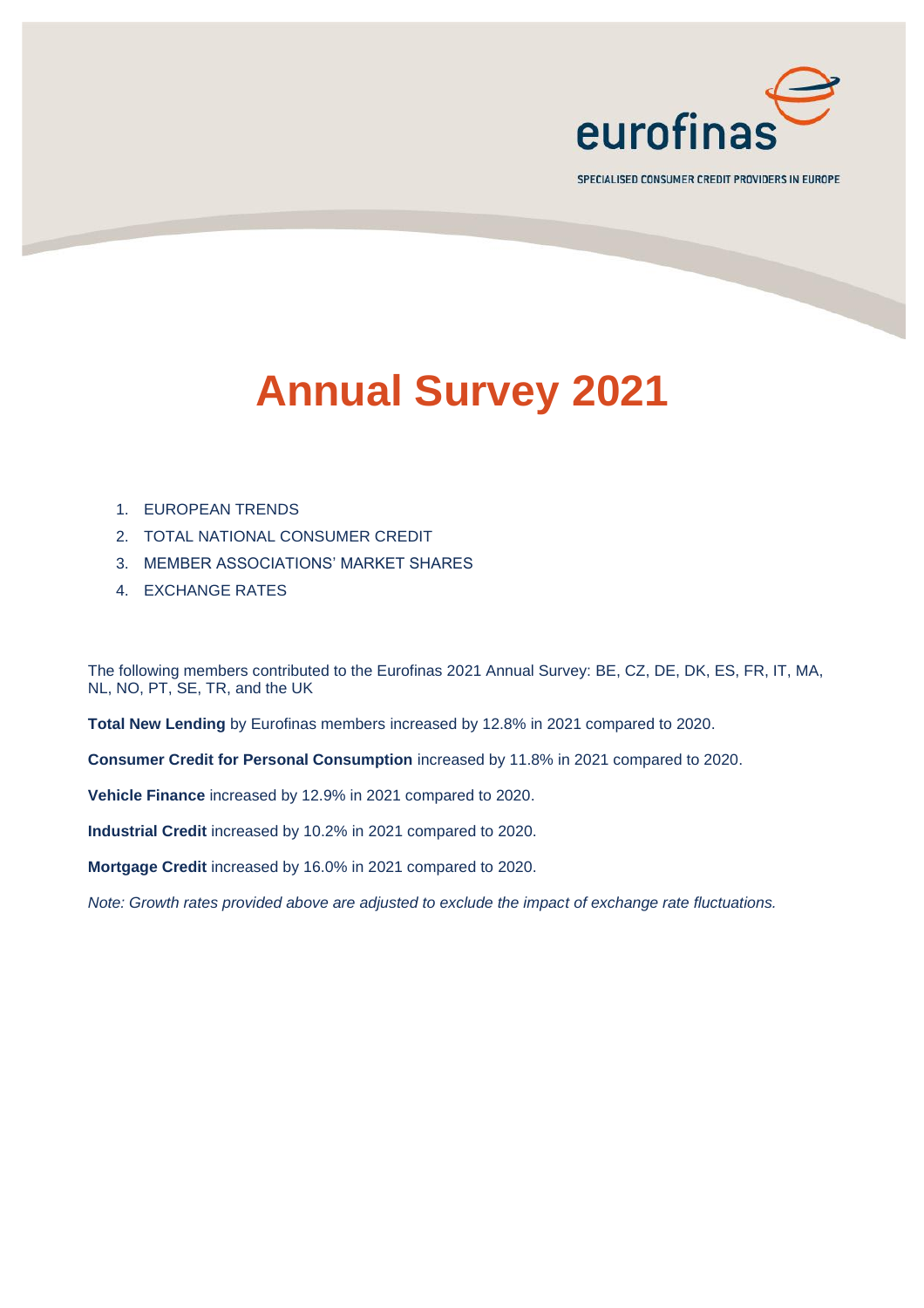

### **European Consumer Credit Market on a Recovery Path in 2021**

In 2021, European consumer credit providers, represented through Eurofinas<sup>1</sup>, granted new loans worth €449.2 billion, a growth of 12.8%<sup>2</sup> compared to 2020. The results of the Eurofinas 2021 Annual Survey show increases in new business across all lending categories.

Total new consumer credit lending<sup>3</sup> showed growths in new business financed of 11.4% in 2021. Both industrial credit and mortgages contribute a smaller share of total new business, with both experiencing an increase of 10.2% and 16.0% respectively.

In the consumer credit lending category, personal loans and revolving credit each represented over a quarter (at 29%) of new credit granted in 2021. Personal loans grew by 17.0% while revolving credit exhibited an increase of 10.7%. To a lesser extent, new credit granted via non-automotive point of sale was up by 3.4%.

Consumer vehicle finance also experienced growths in new credit granted, with used cars performing better than new cars. While the former grew by 14.3%, the latter showed growth of 5.3%. The other vehicle category (motorbikes, caravans etc.) expanded by 13.1%. In contrast to the consumer car financing sector, used business car lending grew by 18.8% but a higher rise of 28.5% was seen for new business cars. Commercial vehicles were also up by 18.9%.

Aggregate figures for 2021 showed that most of Eurofinas members' national consumer credit markets saw positive results, except for the Netherlands, Germany, Denmark, and Portugal. Those countries recorded relatively moderate single-digit declines in 2021 compared to 2020. By contrast, half of the reporting countries enjoyed double-digit growths, with new credit granted expanding between 10% and 40%.

Tham Giang, Advisor in Statistics and Economic Affairs at Eurofinas, commented that *"Consumer credit growth improved in 2021 thanks to lifted restrictions, vaccination programs across Europe and rebounding consumer confidence. Although new credit granted was on a recovery path, most of the markets have not yet returned to their pre-pandemic levels. Going into 2022, the European economic outlook has weakened markedly due to soaring energy prices and high inflation. <sup>4</sup> This year will clearly present a challenging business environment for consumer finance institutions across Europe with high consumer uncertainty. Although the near-term outlook for private investment remains subdued, what is clear is the stronger need for European consumers to invest in more energy-efficient purchases. Thus, European consumer credit providers will need to leverage their strengths and stand ready to assist their customers through their green transitions."*

<sup>1</sup> The following Eurofinas members took part in the survey: UPC/BVK (BE), CLFA (CZ), BFACH (DE), Finans og Leasing (DK), ASNEF (ES), ASF (FR), ASSOFIN (IT), LBA (LT), APSF (MA), VFN (NL), FINFO (NO), ASFAC (PT), Finansbolagens Förening (SE), AFI/FKB (TR), FLA (UK).

<sup>&</sup>lt;sup>2</sup> The growth rates shown are adjusted to exclude the impact of exchange rate fluctuations.

<sup>3</sup> Total consumer credit includes consumer credit for personal consumption (including personal loans, revolving credit and non-automotive point of sale finance) and consumer point of sale vehicle finance.

<sup>4</sup> European Economic Forecast, Spring 2022.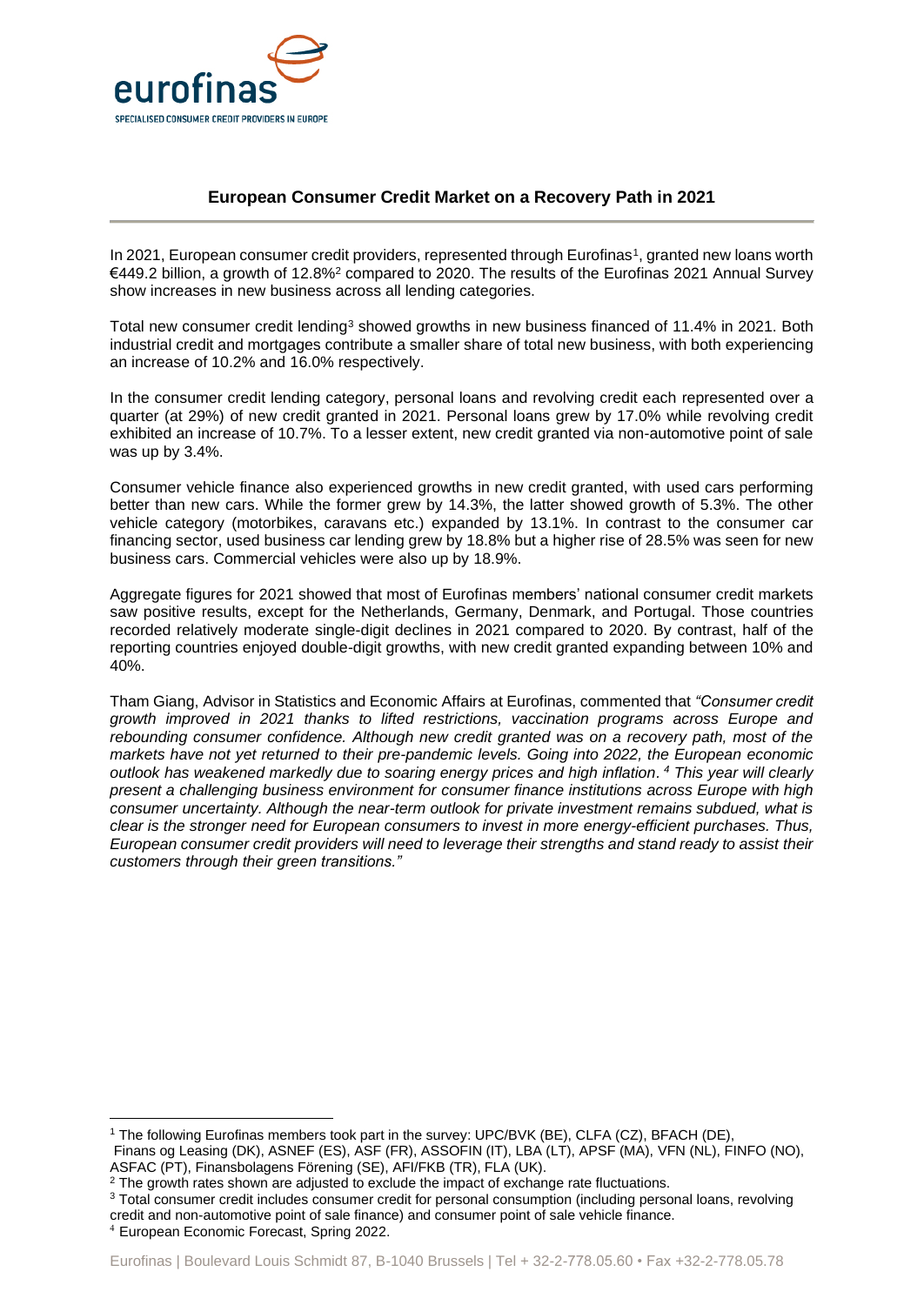#### **EUROPEAN TRENDS Breakdown Per Loan Type, 2021**

| <b>LOAN TYPE</b>                                           | <b>NEW CREDIT GRANTED</b>   |                                               |  |
|------------------------------------------------------------|-----------------------------|-----------------------------------------------|--|
|                                                            | in<br>mio EURO              | % change adjusted for<br>exchange rate impact |  |
| <b>CONSUMER CREDIT FOR PERS. CONSUMPTION</b>               | 217 621                     | 11.8%                                         |  |
| Personal loans                                             | 89 971                      | 17.0%                                         |  |
| Revolving credit including credit cards                    | 89 568                      | 10.7%                                         |  |
| Credit at the point of sale<br>- Consumer goods<br>- Other | 38 081<br>30 927<br>7 1 5 5 | 3.4%<br>4.3%<br>$-0.2%$                       |  |
| <b>VEHICLE FINANCE</b>                                     | 114 046                     | 12.9%                                         |  |
| New cars<br><b>Business</b><br>- Consumer                  | 45 907<br>9 4 4 0<br>36 467 | 9.7%<br>28.5%<br>5.3%                         |  |
| Used cars<br>- Business<br>- Consumer                      | 53 515<br>3995<br>49519     | 14.7%<br>18.8%<br>14.3%                       |  |
| Commercial vehicles (excl. cars for business use)          | 10 193                      | 18.9%                                         |  |
| Other vehicles (motorcycles, caravans, )                   | 4 4 3 1                     | 13.1%                                         |  |
| <b>INDUSTRIAL CREDIT</b>                                   | 31 271                      | 10.2%                                         |  |
| HOME OR REAL ESTATE MORTGAGES                              | 86 24 2                     | 16.0%                                         |  |
| <b>TOTAL</b>                                               | 449 179                     | 12.8%                                         |  |

Notes:

Data shown here are those contributed to Eurofinas by its Member Associations in the context of the 2021 Annual Survey. Data can include estimates provided by Member Associations. Data represents the share of the total national market represented by each association unless otherwise specified.

Data were provided in local currency. The exchange rates used are yearly average rates taken from Eurostat and can be found on the last page.

The data for 2020 are those provided by Eurofinas Member Associations in the 2020 Annual Survey, except when changes in membership or major data modifications warranted the restating of 2020 figures.

Growth rates shown are calculated based on a homogenous sample of members reporting in both the 2020 and 2021 Annual Surveys.

Eurofinas members not reporting in this survey: Finland - Federation of Finnish Financial Services, Poland - Związek Przedsiębiorstw Finansowych w Polsce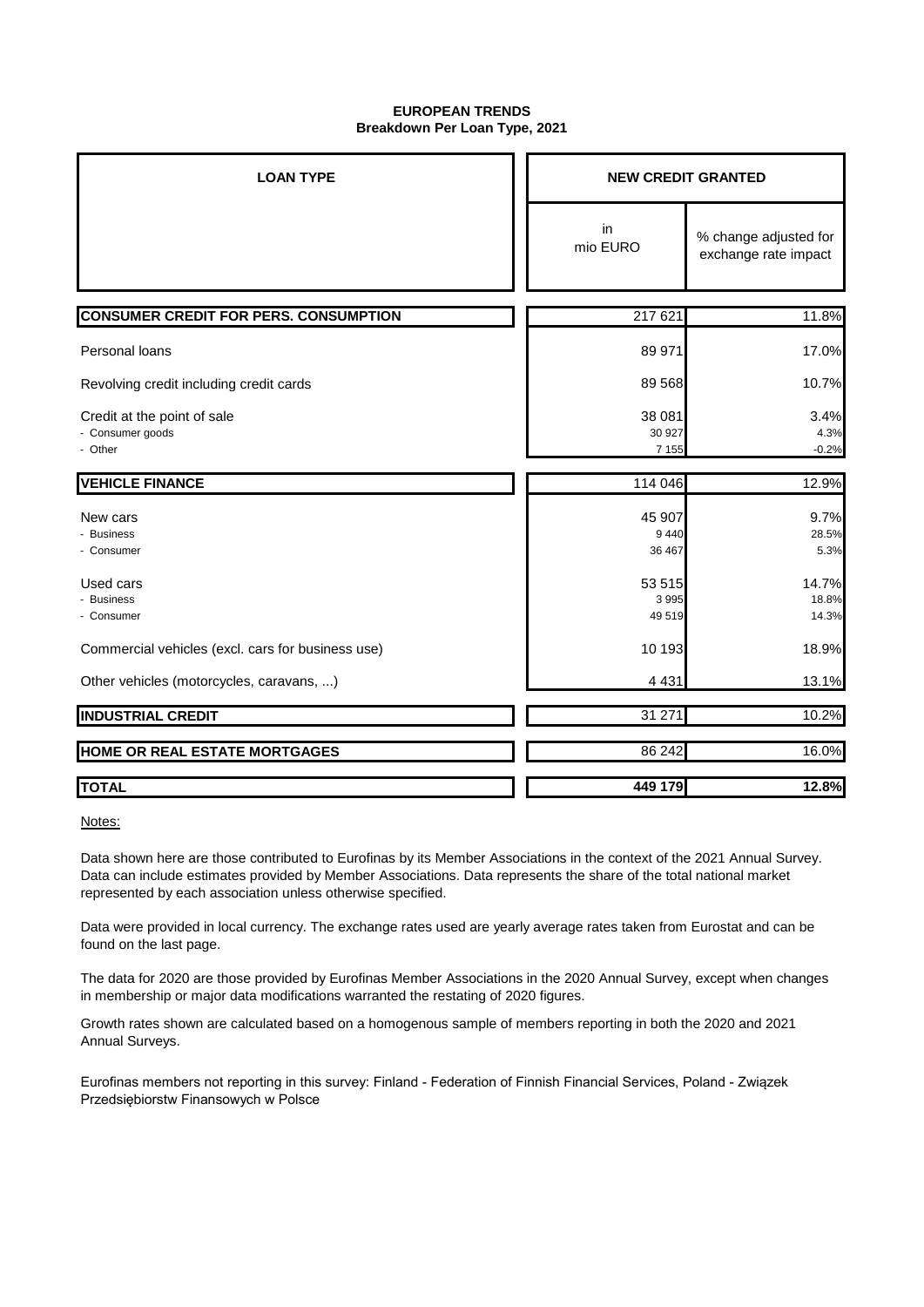# **TOTAL NATIONAL CONSUMER CREDIT**

|           | New credit granted |                                               |  |
|-----------|--------------------|-----------------------------------------------|--|
| Member    | in<br>mio EURO     | % change adjusted for<br>exchange rate impact |  |
| BE        | 9 9 21             | 7.95%                                         |  |
| <b>CZ</b> | 974                | 8.00%                                         |  |
| DE        | 51 456             | $-0.16%$                                      |  |
| <b>DK</b> | 3548               | $-6.84%$                                      |  |
| <b>ES</b> | 22 2 2 9           | 12.69%                                        |  |
| FR        | 36 188             | 13.35%                                        |  |
| IT        | 47 106             | 17.42%                                        |  |
| <b>MA</b> | 1932               | 40.04%                                        |  |
| <b>NL</b> | 3 3 9 6            | $-17.21%$                                     |  |
| <b>NO</b> | 7 6 5 2            | 20.25%                                        |  |
| PT        | 5 4 0 7            | $-3.87%$                                      |  |
| SE*       | 2 4 2 6            | 167.37%                                       |  |
| <b>TR</b> | 1 7 1 3            | 7.67%                                         |  |
| <b>UK</b> | 114 090            | 15.19%                                        |  |
| TOTAL     | 308 039            | 11.44%                                        |  |

## **Consumer credit for personal consumption & consumer vehicles, 2021**

(\*) Growth rate in SE does not necessarily reflect market development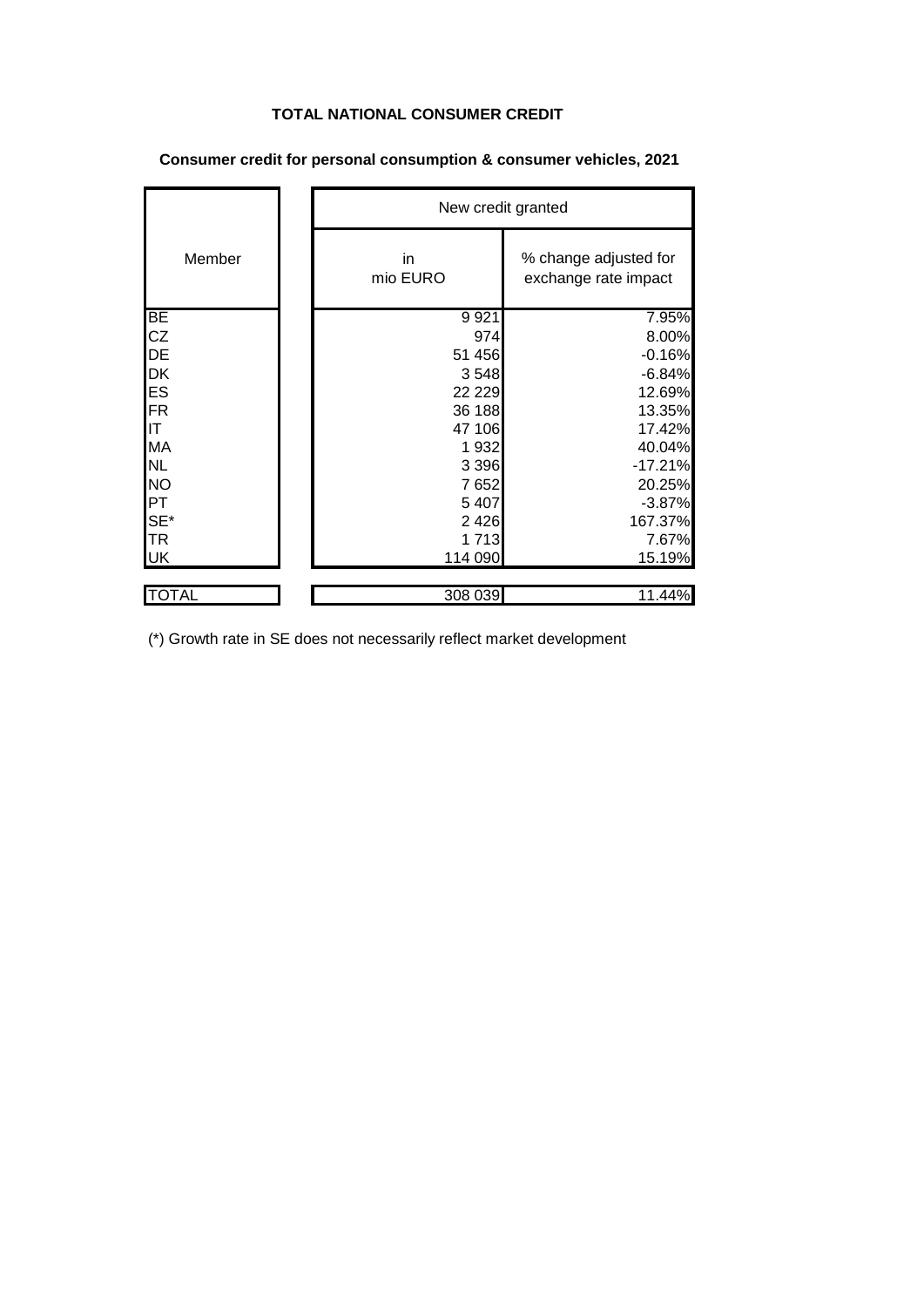#### **MEMBER ASSOCIATIONS' MARKET SHARES Consumer Credit Outstandings - 2021, mio€**

| Member      | Eurofinas Member<br>Market | <b>Total National</b><br>Market for<br>Consumer Credit <sup>1</sup> | Eurofinas Member<br>Share |
|-------------|----------------------------|---------------------------------------------------------------------|---------------------------|
| <b>BE</b>   | 25 046                     | 26 386                                                              | 94.9%                     |
| <b>CZ</b>   | 1 3 3 3                    | 11710                                                               | 11.4%                     |
| DE          | 134 010                    | 232 698                                                             | 57.6%                     |
| <b>DK</b>   | 10916                      | 63 332                                                              | 17.2%                     |
| ES          | 19 471                     | 93 370                                                              | 20.9%                     |
| FR          | 70 537                     | 211 643                                                             | 33.3%                     |
| IIT         | 109 814                    | 142 836                                                             | 76.9%                     |
| <b>MA</b>   | 5768                       | 11 004                                                              | 52.4%                     |
| <b>NL</b>   | 8800                       | 10 000                                                              | 88.0%                     |
| <b>NO</b>   | 17862                      | na                                                                  | nal                       |
| <b>PT</b>   | 12 501                     | 28 137                                                              | 44.4%                     |
| <b>SE</b>   | 4703                       | 42 646                                                              | 11.0%                     |
| <b>I</b> TR | 1418                       | 45 45 6                                                             | 3.1%                      |
| UK          | 132 428                    | 231 519                                                             | 57.2%                     |
| ITOTAL      | 554 607                    | 1 150 737                                                           | $46.3\%$ <sup>2</sup>     |

 $1$  National market figures are estimates provided by the relevant Member Association. These may differ from Eurostat or national central bank figures, for example in cases where these exclude non-MFIs from their figures.

<sup>2</sup> exclude NO